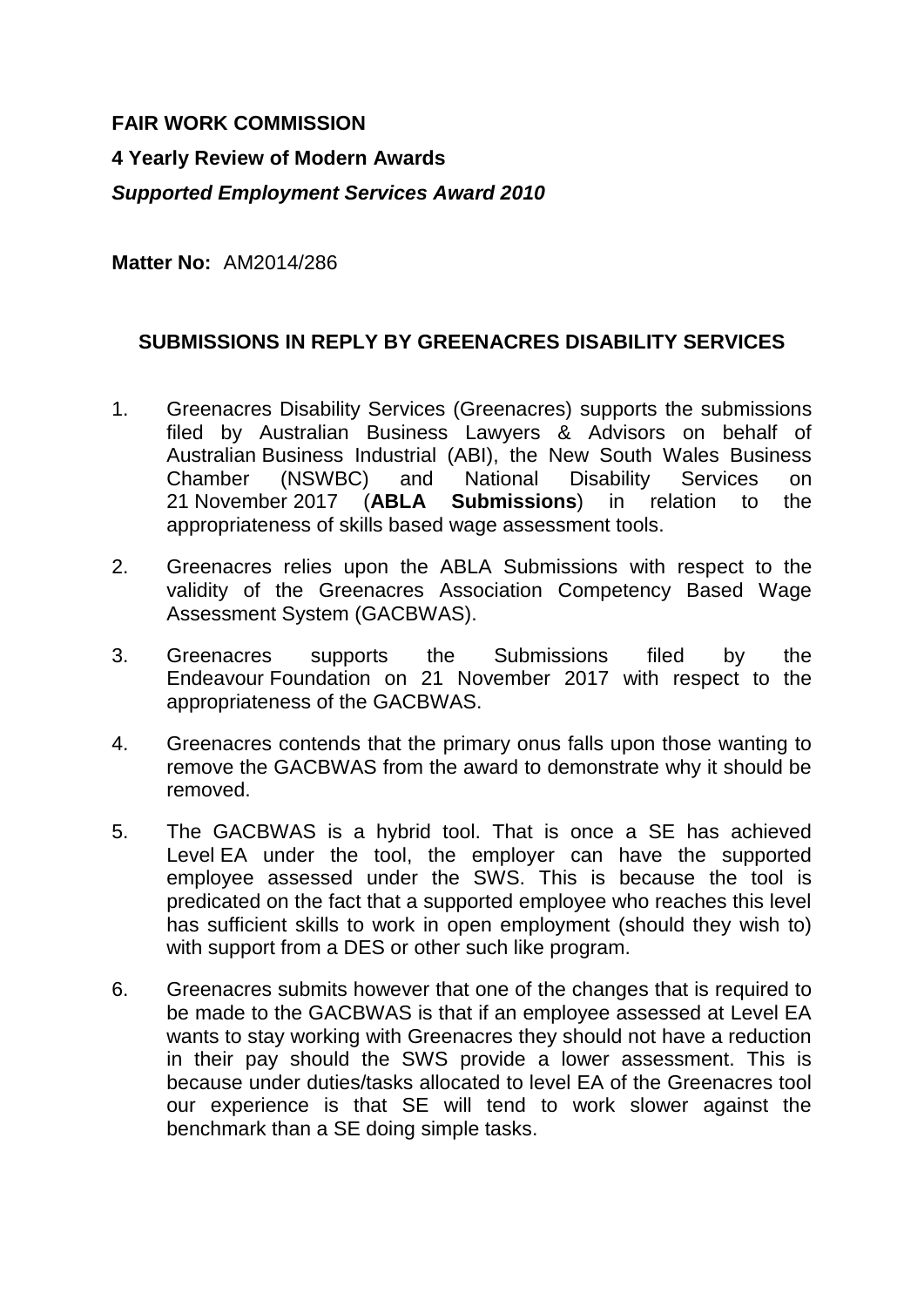- 7. The GACBWAS was developed having regard to the Mayer Key Competencies which are competency standards which were a consideration for requirements for employees without disabilities.
- 8. Greenacres contends that supported employees should be treated like all other employees and have their wages determined by their level of support and supervision and level and value of their work relative to the tasks they are capable of performing.
- 9. Greenacres contends that there is sufficient evidence in these proceedings to demonstrate that an ADE working environment and the way work is organised to provide employment for SE is not conducive to the use of the SWS.
- 10. Greenacres contends that those wishing to impose the SWS have provided no evidence to demonstrate that the SWS won't have the detrimental effect that Greenacres or indeed other ADEs assert it will.
- 11. Greenacres contends that the original intent of the SWS was to assist people with disabilities to obtain jobs in mainstream employment. It was not designed for ADEs, and accordingly ADEs should not be forced to use it as the only method of wage determination.
- 12. Greenacres contends that no evidence has been put forward by those wanting to impose the SWS that their position is driven by widespread discontent amongst supported employees and or their carers. Indeed the only evidence brought forward comes primarily from supported employees and or their carers who are satisfied with the current employment arrangements and the real value that ADE play in the lives of supported employees.
- 13. The Fair Work Commission has some possible options it can take in these proceedings:
	- (a) firstly, it can determine to keep the status quo by retaining all of the remaining wage assessment tools. If this is so determined Greenacres would like the opportunity to update its tool to make it easier to administer and more clearly define its skill levels;
	- (b) secondly, it can on the one hand deliberate and decide between two types of assessment systems developed nearly two decades ago for different purposes:
		- (i) the SWS, which was designed for the placement of people with disabilities into open employment, and which primarily determines wage levels on the productive output of only those tasks a person with a disability is capable of performing; and